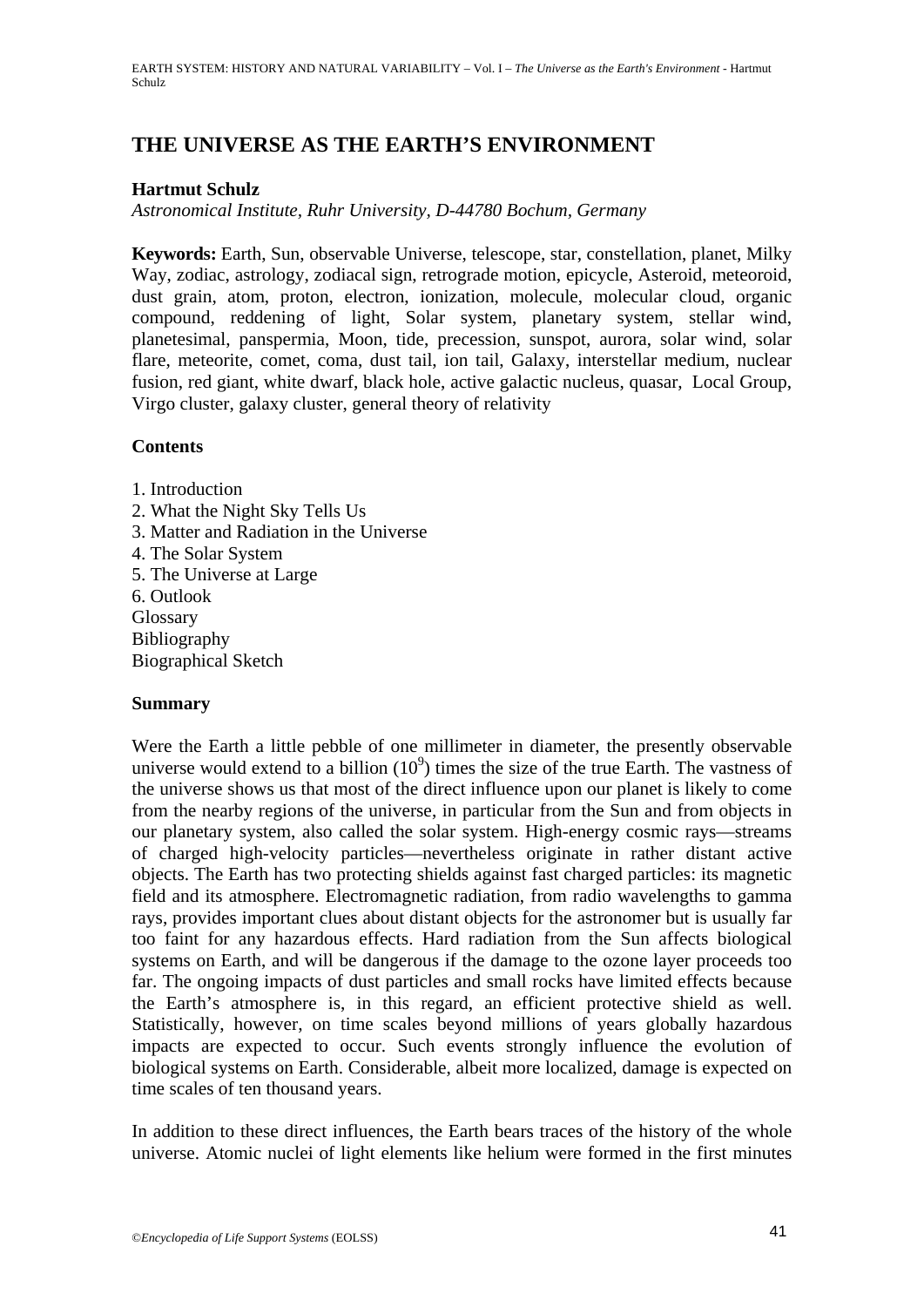of the universe. The nuclei of heavy elements in our bodies and in the Earth's crust were assembled in the hot furnaces of stars at temperatures of hundreds of millions or billions of degrees. The human imagination is inspired by the enigmas of the universe and many societies are strongly influenced by their views of the world. Such wide perspectives might encourage us to treat our own subworld—the Earth—more respectfully.

# **1. Introduction**

The Earth is the primary theme of this Encyclopedia. In rough numbers, the Earth is a relatively solid globe nearly 13 000 km across, which is orbiting on an approximately circular path with a speed of about 30 km/s at a distance of 150 million km around a body a hundred times larger than itself, called the Sun. The Sun is three hundred and thirty thousand times more massive than the Earth, although it is a hot gaseous ball with a temperature of 16 million degrees at its center. Towards its surface, the temperature gradually decreases to a few thousand degrees. The Sun is the "power plant" which feeds biological systems as well as weather and climate systems on the Earth with energy supplied by its radiation. Specific features of its radiation spectrum stimulate plant growth and animal metabolisms. In the long term, terrestrial systems are sensitive to variations in the solar output.

For millennia, and until a century ago, people held the view that the universe is a glorious, majestic, and peaceful system while violent events occur only on the surface of the Earth. This is the impression one obtains when one looks up to the sky on a moon-less night away from artificial light. This naked-eye view is misleading because one essentially sees only a narrow "thermal" part of the spectrum of, at best, a few thousand mostly stable stars. These are, although being in our neighborhood in cosmological terms, practically at infinity for the unaided eye.

Astronomers register information from objects that even have a *present* distance of  $\sim 10^{26}$  m. This can be taken as the size of the *observable* universe. The size of the Earth of  $10<sup>7</sup>$  m is negligibly small compared to the universe. However, when talking about distant objects one should note that their observed light was emitted when the object was closer to us than it is now. This is due to two foundation stones of modern cosmology: (i) the Universe is expanding, i.e. major objects like field galaxies and galaxy clusters are receding from each other; (ii) the velocity of light (and the only other form of electromagnetic radiation) is finite and obtains the value 299 792.458 km/s (in practice one can often use the value 300 000 km/s=  $3 \times 10^8$  m/s, which exceeds the exact value by only 0.07 %).

# **2. What the Night Sky Tells Us**

Our eyes detect light that falls on the pupils. Light is a special form of electromagnetic *radiation* to which the eye is sensitive. Stars usually emit light in all directions. Of this light, only a narrow bundle falls into each of our pupils. Therefore, our eyes can only detect relatively bright stars. To detect and measure the radiation from fainter objects, astronomers build "artificial eyes," called *telescopes*, with entrance pupils as large as they can afford (the "pupils" of the largest current telescopes have diameters of  $\sim 10$  m).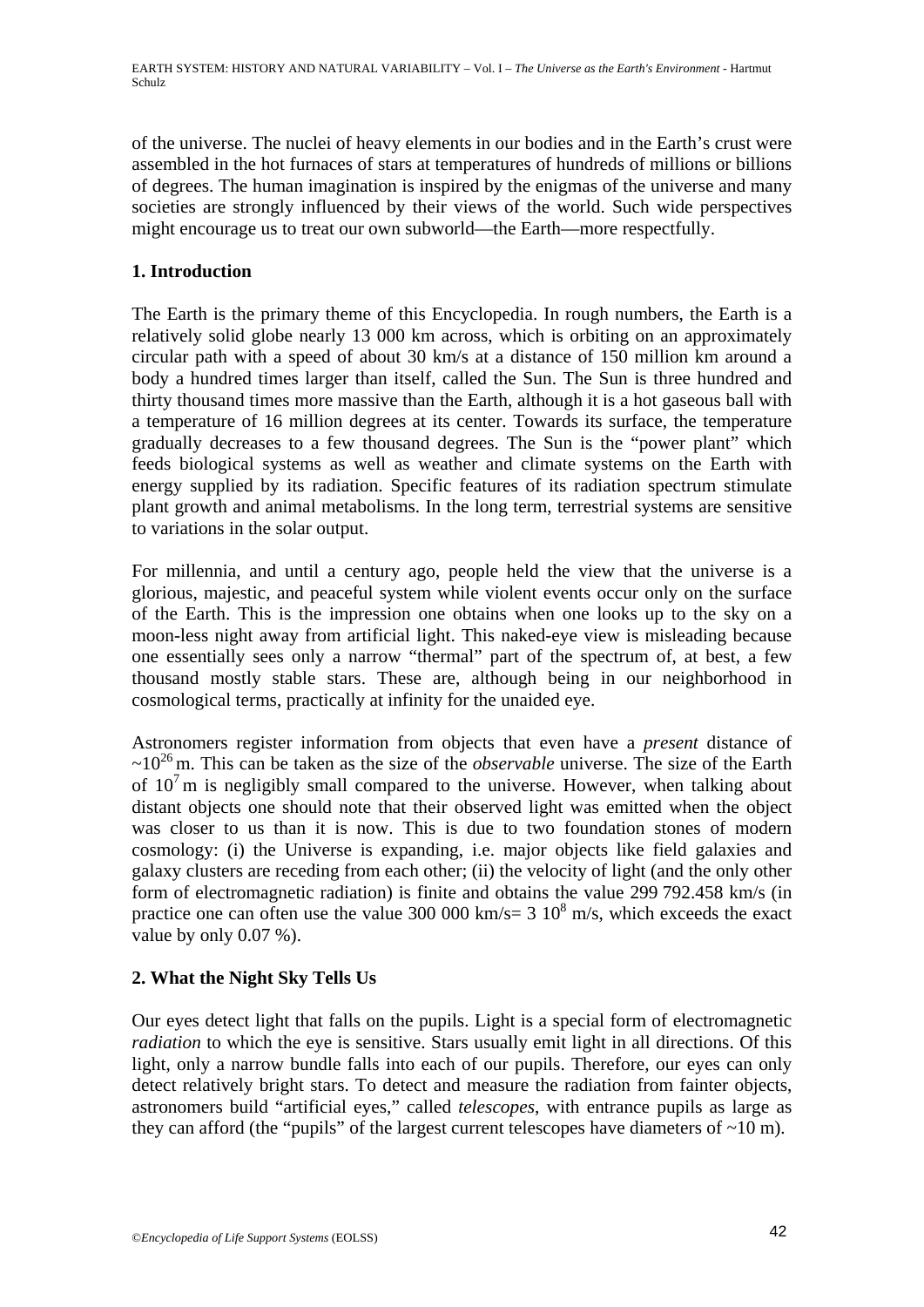In good conditions (clear dark, moon-less night) and with unaided eyes adapted to the darkness (i.e. for half an hour) about five thousand stars could be seen. With a simple 7 x 50mm binocular, a patient observer might count five million stars over the sky. In addition, there will be a number of nebulous objects that belong to various species to be disentangled by bigger telescopes. Within the reach of 10m-class telescopes or the Hubble space telescope are tens of billions of galaxies, gigantic star systems of their own. Most of them cannot be resolved and have not even been catalogued yet, but the analysis of the light of a fair sample of them tells us that many contain between tens and thousands of billions of stars.

Most of the point-like objects seen by the naked-eye observer (actually those that appear to "twinkle") are *stars*, which are frequently grouped in areas of the sky called the *constellations*. These groupings are popular but of little value to the professional astronomer because the stars in a constellation usually have no relationship in space. The distances of the stars are so great that a convenient unit is a light-year, i.e. the distance traveled by a ray of light at a speed of 300 000 kilometers per second in one year (1 light-year =  $9.46 \times 10^{12}$  km). The nearest star known beyond the Sun is called Proxima Centauri at a distance of about 4 light-years.

Our eyes cannot perceive such a vast distance. We have no sense of the distances of the stars, so we obtain a wrong impression of the universe compared to that of a landscape on Earth to which our eyes are adapted. On Earth we obtain an impression of "depth in space," of the relative distances of objects, thanks to our two eyes. The two eyes receive two different pictures from a particular object, which are combined in our brain to yield an impression of the distance of an object. At distances that are very large compared to the separation between our eyes, we become unable to "see the depth of space."

Astronomers have devised a way of measuring the distances of stars: they enlarge the separation-distance of their artificial "eyes" (telescopes) to 300 million kilometers by taking one picture when the Earth is on one side of the Sun and another, half a year later, when the Earth is in its orbit on the other side of the Sun. A comparison of the images leads to reasonably accurate stellar distances up to about 300 light-years. Astronomers have learned to explore the universe to the present limits of 10 to 20 billion light-years by a number of distance-measuring methods (mostly by identifying standard objects with calibrated intrinsic brightness or size) that are built upon each other and combined with theoretical models.

For our eyes even the four-light-years distance of the nearest extra-solar star is indistinguishable from infinity. Thus, all stars appear to be at infinite distance, and our eyes are unable to detect their motions. This is the reason why constellations like Orion, the Great Bear (of which the Big Dipper is the most conspicuous part) or the Southern Cross do not appear to change. Occasionally, the stars are called "fixed stars" due to this property. Constellations may keep their basic appearance for thousands of years so that many names could simply be adopted from the antique descriptions. However, by carefully comparing photographs taken many years apart astronomers have measured the motions of numerous stars. Hence, "in the very long term" constellations will change. The Big Dipper is a famous textbook example that will look rather different in a hundred thousand years.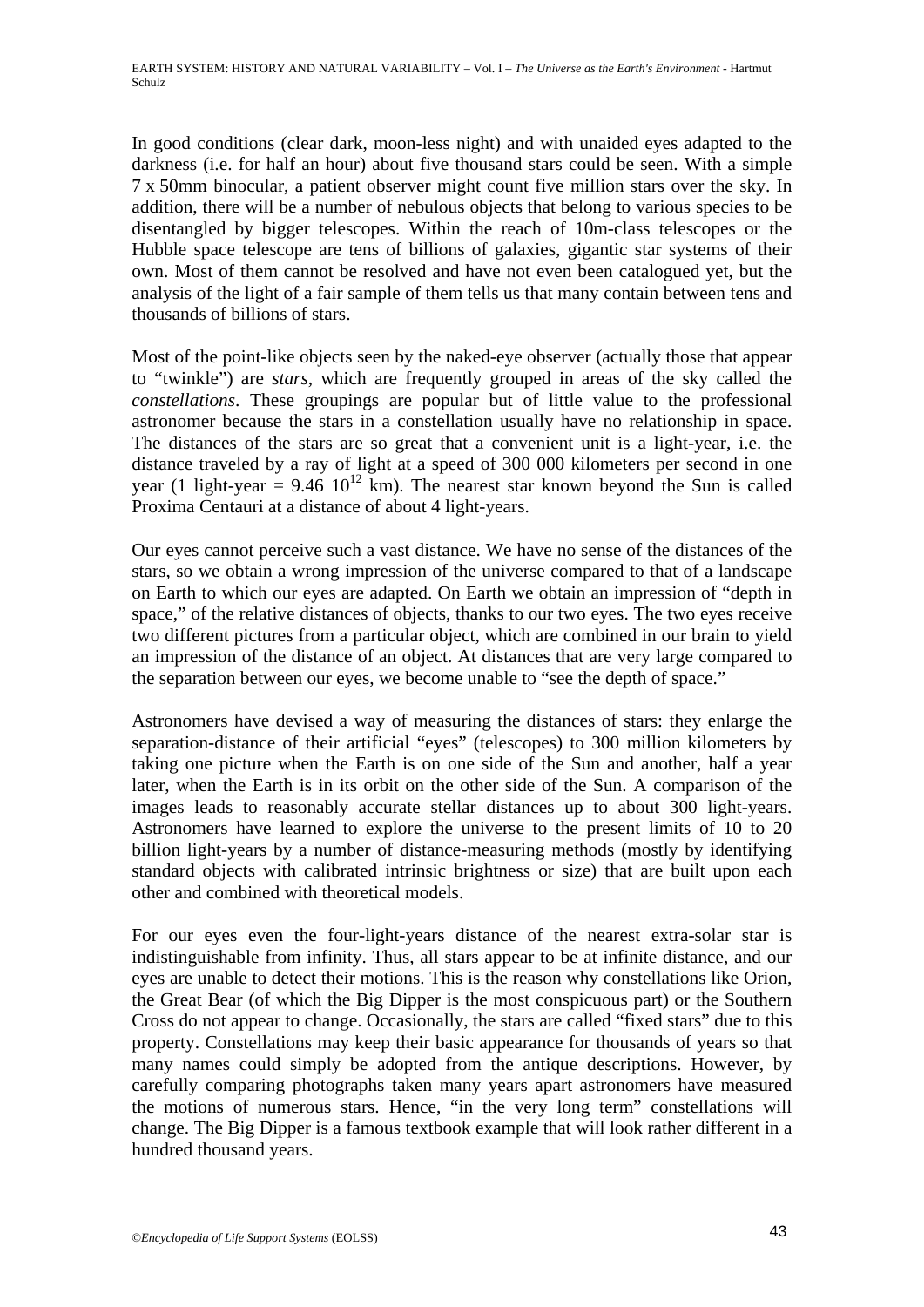In other words, it is simply the smallness of the separation-distance between our eyes and the brevity of our lifetime compared to the true scales of the universe, which gives us the misleading impression of a majestically static world. Also, stars in a constellation should in general not be considered to be members of a coherent group. Constellations are mere *apparent projections* on a "celestial globe," and we cannot tell from these projections the true distances their stars are at (this does not rule out the occasional coincidence that apparently close stars are close neighbors in space as well).

In addition, our eyes provide no clue about the true nature of these apparently luminous point-like objects called stars. Their nature has been revealed via sophisticated analyses that involve decomposing their light with spectrographic and photometric devices. Observing the stars at infrared or x-ray wavelengths has considerably extended our knowledge of their outermost shells. Stars have been found to be gigantic gaseous balls like our Sun, many cooler on their "surface," others hotter. Depending on the type of the star, its surface temperature can be between a few thousand and several tens of thousands of degrees. In their centers, temperatures usually range from millions to the order of ten million degrees but may be much higher during short phases in the evolution of a star.

Thousands of years ago, careful observers already noted that in addition to the "fixed stars" there are "wandering stars," which slowly change their positions relative to the pattern of the constellations. Depending on the object and the time, the positional variation becomes obvious after days, weeks, or more. Mankind needed several thousand years to develop a mathematically-formulated theory which explains and describes these motions to a high level of accuracy (Isaac Newton, 1642–1727).

Astronomers of the antique world noted that the wandering stars or planets are only to be found within a strip of constellations called the *zodiac*. An old division of the zodiac into twelve constellations does not exactly fit the current convention about the borders of constellations adopted by the International Astronomical Union. However, constellations named in the same order as the *zodiacal signs* of the astrologers are still in use along the zodiac. From the antique world until the eighteenth century five planets named Mercury, Venus, Mars, Jupiter and Saturn were known to be variously seen at changing positions within the zodiac. Interestingly, the Moon too was found to move through the zodiac, actually as the fastest wanderer. Relative to the stars, the Moon changes its position within 24 hours by about 13°.

Antique astronomers also noted that, in the darkness just after sunset, a zodiacal constellation always appeared near the setting point. Over the year, all twelve of these constellations appeared there, so that it was clear that the sun moves through the whole zodiacal strip within one year. Because in daytime we look towards the Sun, the night sky also has to change during the year. Let us slip into the mind of a sky watcher three thousand years ago. He (or she) is used to seeing the seasons in the night sky so that it is quite natural to relate celestial events to events on Earth. The sky is a calendarium and timekeeper. He/she sees the daily position changes of the moon in the zodiac. The only other major movements to be seen are those of the Planets within the zodiac. Consequently, for this person the zodiac is the most important part of the sky and the events within it are naturally related to events on Earth.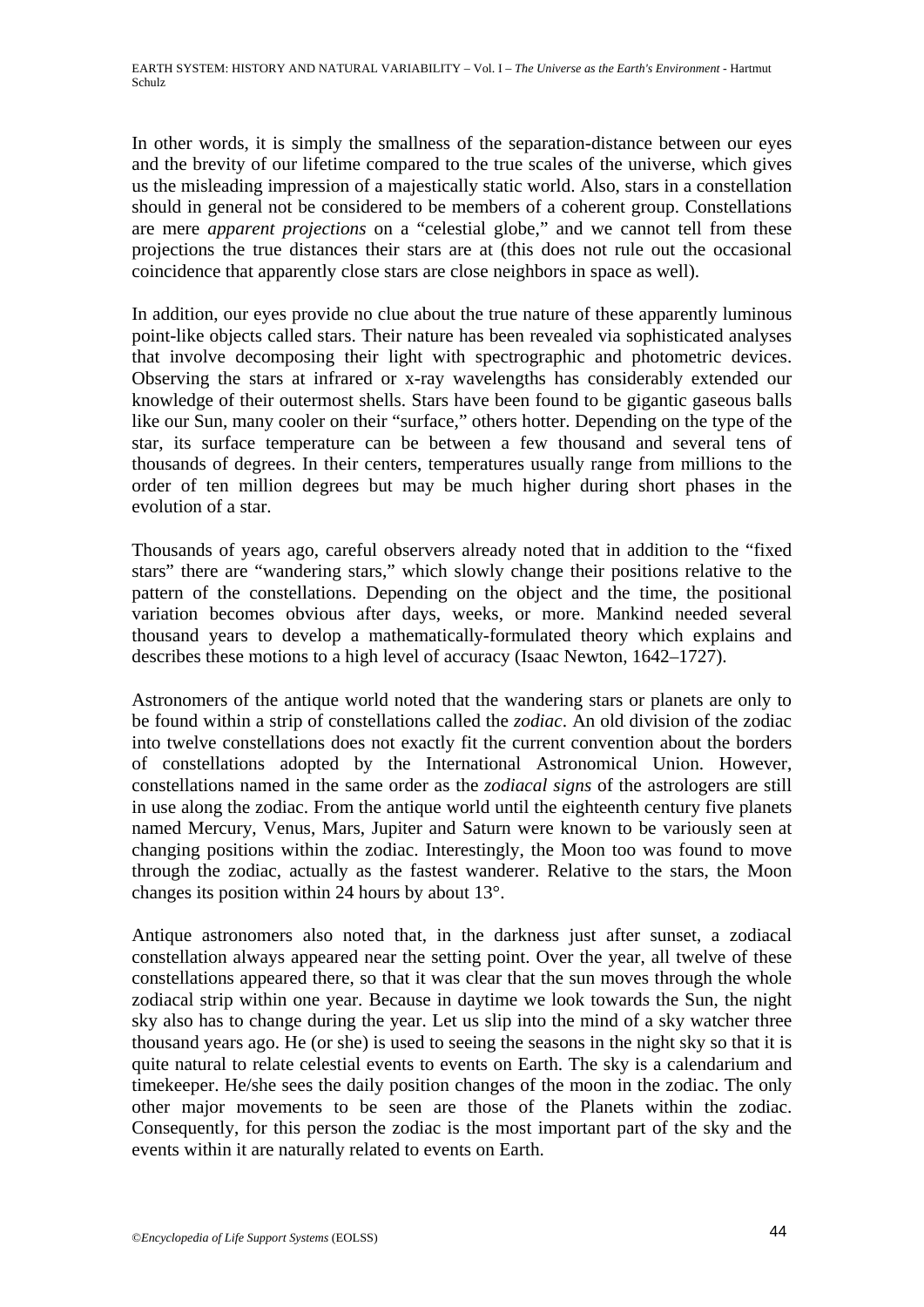Thus, the birth of *astrology* in the antique world may be understood as the reaction of the human mind and psyche to what the typical observer saw. Present-day astronomers consider astrology a superstition because they now understand the simple reasons for the motions in the zodiac and, aided by their gigantic telescopes and instruments of analysis, they see violent movements and exciting processes in all directions toward the celestial sphere, not restricted to the zodiac. We gave this lengthy introduction in order to show how people saw the universe as our environment in history. One might ask why astrology has survived until the present day in journals and newspapers of the western world although the old reasons should not carry weight anymore. This is probably due to an intrinsic desire that humans have to know more about their future, and a consequence of widespread astronomical illiteracy.

In the era of telescopes, three additional optically faint Planets were discovered (Uranus in 1781; Neptune in 1846; Pluto in 1930). The question remains why the Sun and the Planets move through the zodiac. The apparent motion of the Sun is a reflex of the orbital motion of the Earth around the Sun. As seen from the Earth, there are stars at practically infinite distance (making up a zodiacal *constellation*) behind the Sun along its general direction. Seeing a star means that light reaches our retina along the *line of sight* from the star. To think in terms of the concept of "line of sight" is a convenient way to understand the apparent projections occurring in astronomy. When the Earth moves within its orbit for one month the line of sight towards the Sun changes its direction by  $360^{\circ}/12 = 30^{\circ}$ . If the whole  $360^{\circ}$ - zodiacal strip were divided into 12 equally wide constellations then the Sun would be in front of a different zodiacal constellation every month. The *zodiacal signs* of the astrologers are a remnant of such thinking. However, they no longer agree with the actual position of the Sun because the Earth's axis has changed its orientation in space during the last two thousand years.

The planets and the Earth's moon appear in the zodiac because their orbital planes coincide with that of the Earth within a few degrees (ignoring the "outsider" Pluto). Also, the zodiacal light, a feeble glow visible in excellent conditions after sunset, appears along the zodiac. It simply consists of sunlight reflected by the dust concentrated in the plane of our planetary system. The strip of the zodiac—considered as somehow magical—simply reflects the fact that the Solar System is disk-like.

Mankind was plagued for thousands of years by the staggering fact that planets, after having moved in one direction in the zodiac, could turn and move backwards for some time (retrograde motion). Models devised by thinkers of the antique world used "circles on circles" (epicycles) to describe this behavior, with the Earth at the center of the world. In a Sun-centered model, in which an inner planet moves faster than an outer planet, an apparent retrograde loop motion can be easily explained by constructing the line of sight "Earth to outer planet" for a number of time steps, as is shown in elementary textbooks. The line of sight changes direction when the Earth "overtakes" the planet.

There are, however, more questions behind these simple projection games: for example, *why* is an inner planet faster than an outer planet? The answer can be traced back to the concepts of physics as devised by Isaac Newton (1642–1727). Briefly speaking, the attractive *force* exerted by the Sun is larger for an inner planet, because it is closer to the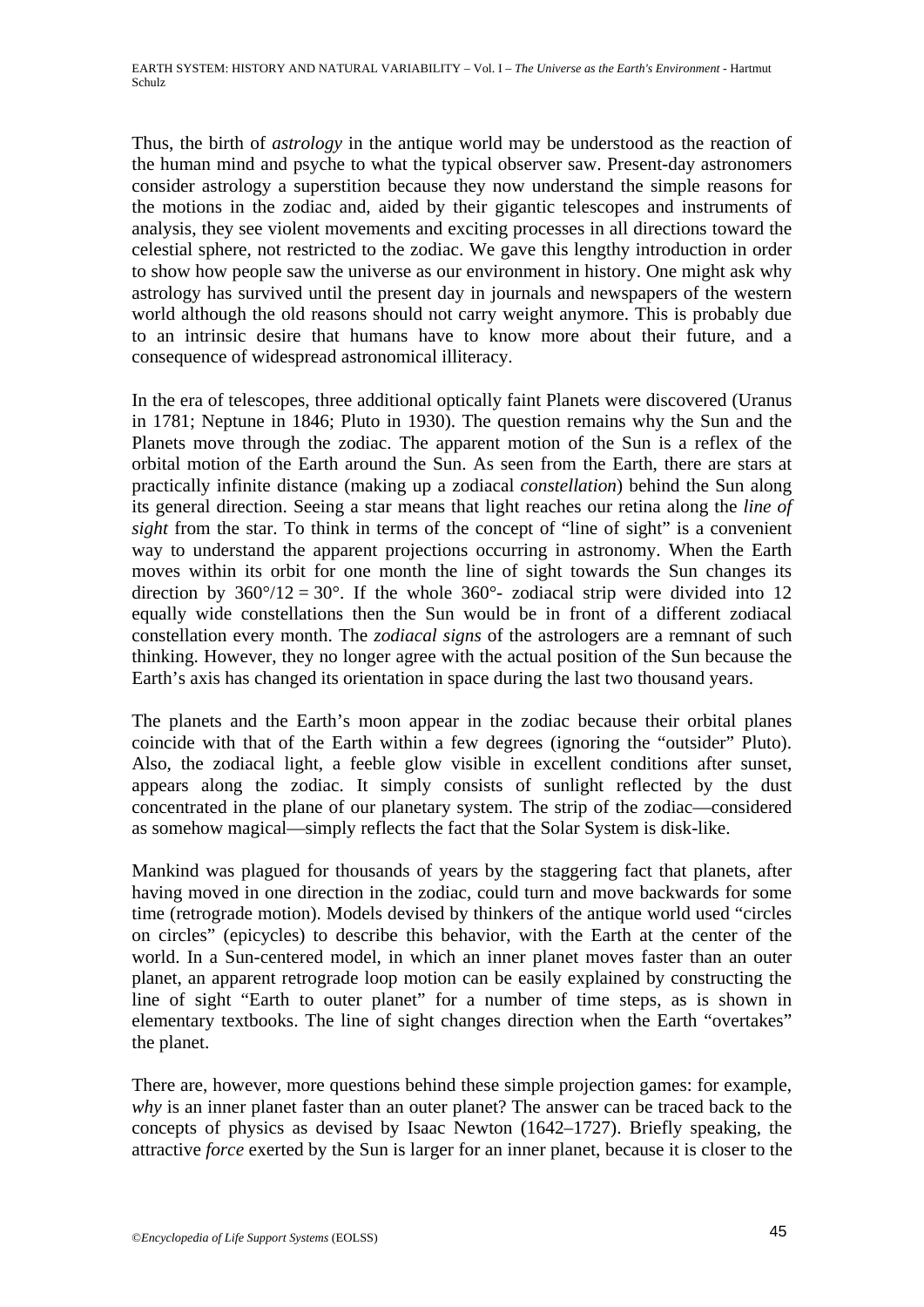Sun. In Newton's physics, this force has to be compensated by an *inertial* force, the centrifugal force, which is larger at faster orbital motion. Some people argue that this is not an explanation, only another concept to replace the first. However, the strength of the *second* concept is that it can be successfully applied to numerous other situations—it *unifies* the phenomena observed. Science is still heading for unification, albeit on an apparently "higher" level.

Briefly, the solar system consists of the Sun in its center, with nine planets in orbit around it. In order of increasing mean orbital radius (in brackets after the name) there are Mercury (0.4), Venus (0.7), Earth (1.0), Mars (1.5), Jupiter (5.2), Saturn (9.6), Uranus (19.3), Neptune (30.1), Pluto (39.9) (given in units of the Earth's orbital radius  $= 1 \text{ AU} = 1.5 \times 10^8 \text{ km} = 8 \frac{1}{3} \text{ light-minutes}$ . Many planets have moons, in orbits around them. In addition to these planets there are *numerous smaller bodies* like minor planets, including asteroids, larger meteoroids, and small dust particles.

# **3. Matter and Radiation in the Universe**

To understand the impact of the Universe on the Earth we have first to know the stuff out of which the material in the Universe is composed. In the planetary system, which has a size of a few light hours, many solid objects are flying ("orbiting") around. In the lower size-range we have tiny dust particles (size 1 to 100 micrometers), micrometeoroids that cause the zodiacal light by scattering the light from the Sun. However, the spectrum of sizes of meteoroids extends to those of rocks and even chunks tens of meters across. At such large sizes some workers in the field would call them asteroids. Many meteoroids may be fragments left over from collisions of asteroids (or minor planets), which range in size up to nearly 1000 km. Other solid objects in the planetary system like the inner planets (from Mercury to Mars) or satellites (moons) of planets have no direct impact on the Earth.

Considering the total matter content of the Universe, solid objects are extremely rare. Even in our own planetary system, the Sun's material is in a kind of gaseous state, or more precisely, plasma state. Nearly all the visible matter in the Universe is in this kind of state. To understand the nature of the different states of matter we shall briefly digress to atoms, ions, and their constituents and the bonding of atoms.

Chemical elements are made of atoms, which consist of a nucleus and a shell of electrons. About ninety percent of all atoms (or ions) in the Universe belong to the element hydrogen. The hydrogen atom is the simplest of all atoms with a single positively charged particle, called the proton, as the nucleus and a nearly two-thousand times less massive, negatively charged particle, called the electron, making up the shell. Nearly all of the remaining ten percent of all atoms in the Universe belong to the element helium. The nucleus of the helium atom consists of four particles, two protons and two electrically neutral particles of similar mass as the proton, known as neutrons. To balance the nuclear electrical charge, the shell of the helium atom consists of two electrons.

The total abundance of all atoms heavier than helium and hydrogen makes up, in typical cosmic matter, only 0.14 percent of the total number of atoms (but 1.9 % of the total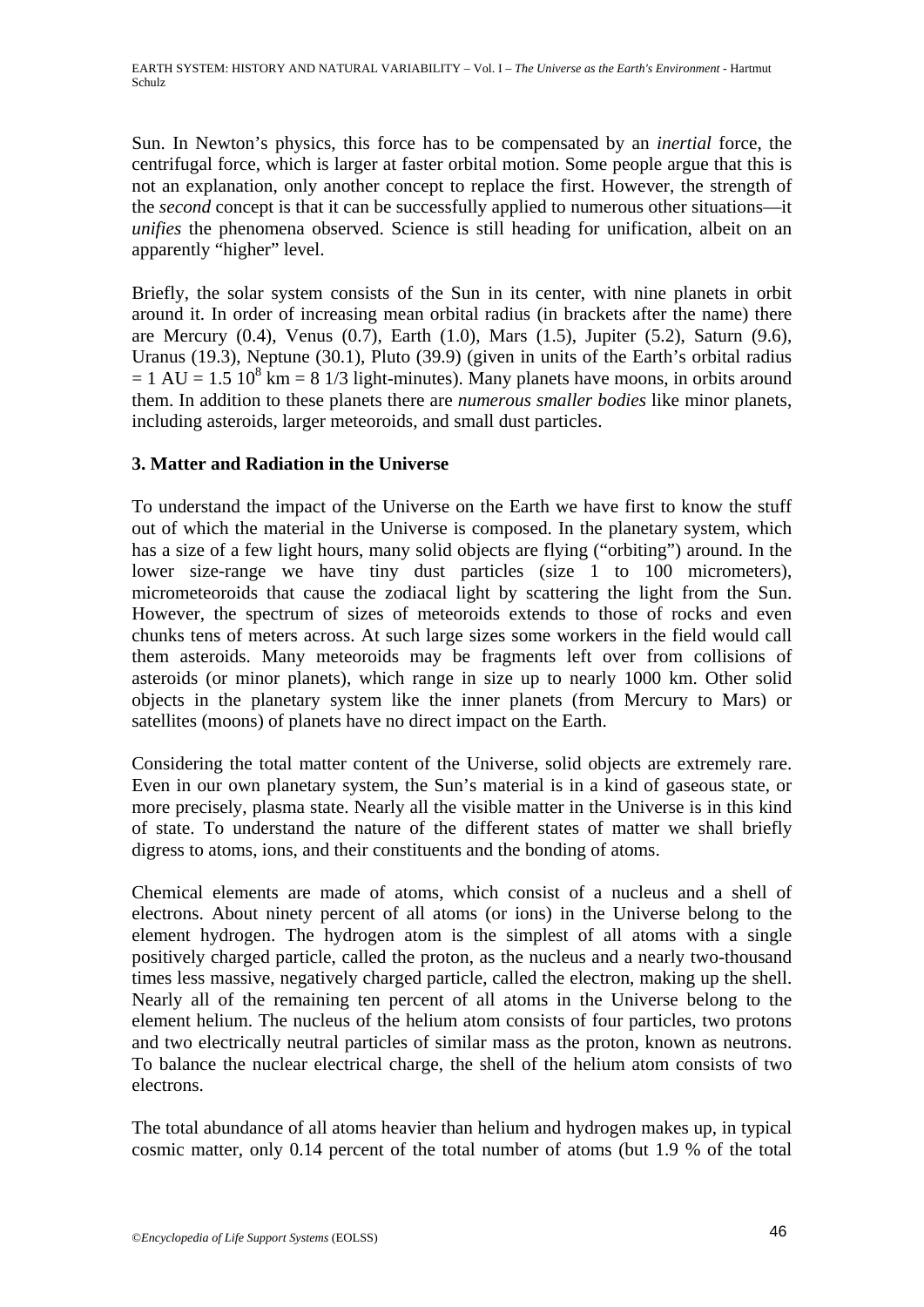mass). These heavy atoms consist of nuclei with more than two protons. The number of neutrons in the nucleus may differ from that of the protons. The number of electrons in the shell of a neutral atom coincides with the number of protons in the nucleus. After having released one or more electrons from the shell, one has a positive ion of the element in question (the element is identified by the nucleus). Negative ions (with, for example, an electron added) are rare but can play an important role as absorbers of radiation in cool stars.

Frequently, cosmic gases are ionized, and there is a dynamical balance between stripping off electrons and the process of recombination in which electrons are caught in the shells of an ion. Though charges are separated, such ionized gas is usually electrically neutral when averaged over a volume element that is not too small. This kind of state of matter is called the plasma state. Below, the general term gas will also be used in cases when plasma is meant.

Atoms of a gas can be ionized by collisions (collisional ionization) with fast particles (usually by electrons) or by collisions with energetic photons, i.e. "radiative particles" (photoionization). In contrast to normal particles, photons have no mass, but like normal particles, they have momentum and energy, which can be transferred via collisions. A star emits photons (radiation) with energies in a wide range. However, the hotter the star the more energetic is the average photon emitted. Stars with surface temperatures above about 30 000 K are hot enough to efficiently ionize hydrogen gas in their vicinity by their radiation. When electrons are caught by the protons or ions, they may cascade down some of the energy states allowed by quantum theory. Much of the released energy is converted to photons in the visual part of the spectrum, providing the ionized nebula with a feeble glow. On a clear dark night, the glow of the Orion nebula, a photoionized gas cloud located in the sky in the "sword" of the constellation Orion, can even be recognized with the naked eye. The technical term for such an emission nebula, photoionized by the radiation of young stars, is HII-region.

For the astrophysicist, temperature in a gas is a measure of the average speed of chaotic particle motions (in a state of at least local equilibrium). Thus, at very high temperatures, collisions with electrons that have correspondingly high speeds leads to appreciable collisional ionization. Tenuous gas between the stars and in the halos of galaxies with temperatures of millions of degrees is in such a state. The high temperature in cosmic gases is frequently traced back to shocks in which strong directed streaming motion—as in the sound-speed-exceeding expanding shells from stellar explosions—is converted to chaotic "temperature motion." Gas that is photoionized usually only has a temperature of about 10 000 K because part of the kinetic energy of electrons is withdrawn by certain ions that absorb it in inelastic collisions and convert it to radiative energy emitted away. Shock-heated and ionized gas is distributed over a wider temperature range, with peak temperatures usually much higher than those attained in photoionized gas.

However, there are many locations in the universe without strong motions or strong radiation fields in their environment so that cool gas with temperatures of tens of degrees Kelvin (above absolute zero) can survive. Clouds of neutral hydrogen with the cosmic admixture of helium and heavier elements can be observed by astronomers via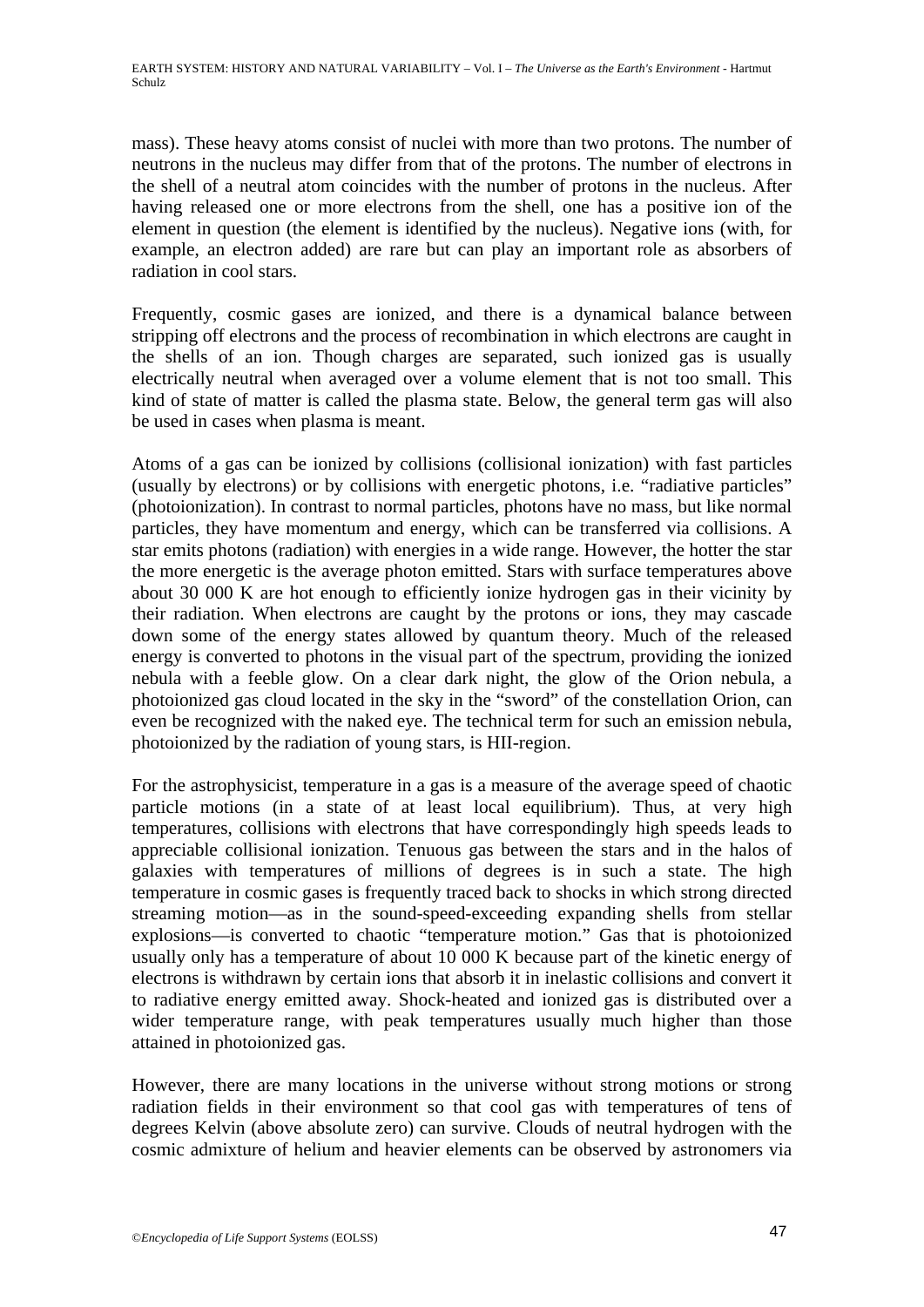their typical radio radiation in many galaxies. If the gas is very cool and dense and cosmic dust particles are available as a catalyst then hydrogen atoms are more likely to combine pairwise to form hydrogen molecules. From mixtures of atoms of the heavy trace elements, a variety of molecules can be formed as well. The molecules are condensed in gigantic cloud-like aggregates. Such molecular clouds are very important for the evolution of matter in the universe, because these are the likely sites of future star formation. Our Sun itself, together with the solar system, was once born within a molecular cloud. Astronomers have detected rather complicated molecules in molecular clouds. For example, such compounds as ethanol (the digestible form of alcohol), formic acid, or cyanodiacetylene are not uncommon. This shows that basic organic compounds are common in the universe. However, samples of living systems require more special conditions so that we cannot reliably guess their frequency.

Liquid water is needed for living systems to form. In gases the molecules are relatively far apart, in fast motion, and they therefore exert negligible or only mild forces on each other. In liquids they are tightly packed and in closer interaction, but the individual molecules can still move relative to one another. Liquids exist on and in various planets, under the appropriate conditions of pressure and temperature. Life appears to need liquid water to grow; even in ice and snow a liquid fraction is required. When looking for life on other planets, planetary scientists first look for traces of water. A water molecule H2O resembles a clothes hanger arranged in the sequence H–O–H. Chemical bonding of the original electron shells makes the centered O atom attract the electrons from the outer H atoms so that the center is more negatively charged and the outer ends are more positive. This particular arrangement makes water a good solvent, easily splitting apart ionic bonds of solids.

Solids consist of molecules or ions more rigidly locked in place, often in a rather regular crystal lattice. Solids are rather rare in the Universe because—under common temperatures and pressures—the abundant elements hydrogen and helium cannot solidify and heavier elements contribute only about 2 percent to the total mass. Solids occur, as in our solar system, in planetary systems and in the form of tiny dust particles yielding a percent contribution (by mass) to the interstellar gas. There are also ices, e.g. on planets and abundantly in the nuclei of comets. Solid water can possess at least eight different crystalline states. However, under the commonly low-pressure space conditions water ice is likely to form an amorphous solid rather than large regular hexagonal arrays.

In agreement with observations, cosmic dust occupies a plausible one percent fraction of the mass of the interstellar medium. Despite its apparently low mass contribution, dust has considerable effects on the transmission of light, frequently hampering the reconstruction of the true structure of large cosmic systems. In interstellar clouds, most of the dust grains are slightly smaller than the wavelength of visual light and thereby absorb and scatter blue light more efficiently than red light. This leads to a reddening of the light of stars beyond an intervening interstellar cloud. The longer-wavelength photons of infrared or radio radiation traverse dusty clouds even more easily. However, the absorption of ultraviolet and visual radiation can frequently heat dust grains to temperatures that make them re-emit the energy via infrared radiation. For instance,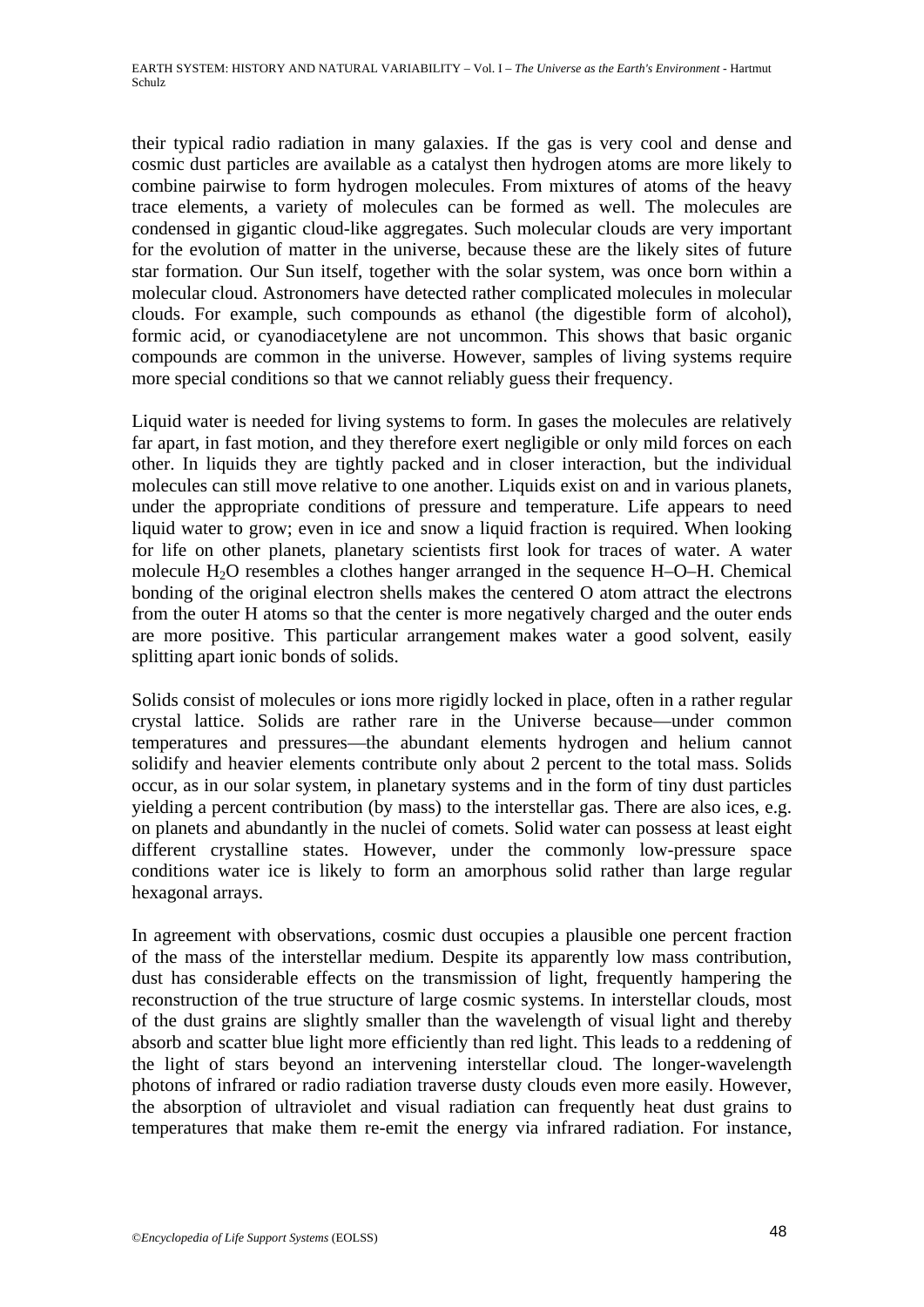EARTH SYSTEM: HISTORY AND NATURAL VARIABILITY – Vol. I – *The Universe as the Earth's Environment* - Hartmut Schulz

Visit: [http://www.eolss.net/Eolss-sampleAllChapter.aspx](https://www.eolss.net/ebooklib/sc_cart.aspx?File=E1-01-01)

#### **Bibliography**

-

-

-

Carroll B. W. and Ostlie D. A. (1996). *An Introduction to Modern Astrophysics*, 1325pp. Reading, MA: Addison-Wesley. [A comprehensive overview of the whole field of astrophysics, describing basic theory and key observations.] **TO ACCESS ALL THE 29 PAGES OF THIS CHAPTER,**<br> **Visit:** http://www.eolss.net/Eolss-sampleAllChapter.aspx<br> **Bibliography**<br>
Carroll B. W. and Ostlie D. A. (1996). An Introduction to Modern Astrophysics, 1325pp. Reading, MA<br>

Cox A. N., ed. (2000). *Allen's Astrophysical Quantities*, 719 pp. New York: Springer-Verlag. [An authoritative collection of tables and summaries of astrophysical interest.]

Lewis J. S. (1996). *Rain of Iron and Ice: The Very Real Threat of Comet and Asteroid Bombardment*, 236 pp. New York: Addison-Wesley. [An authoritative volume discussing the effects and likelihoods of impacts.]